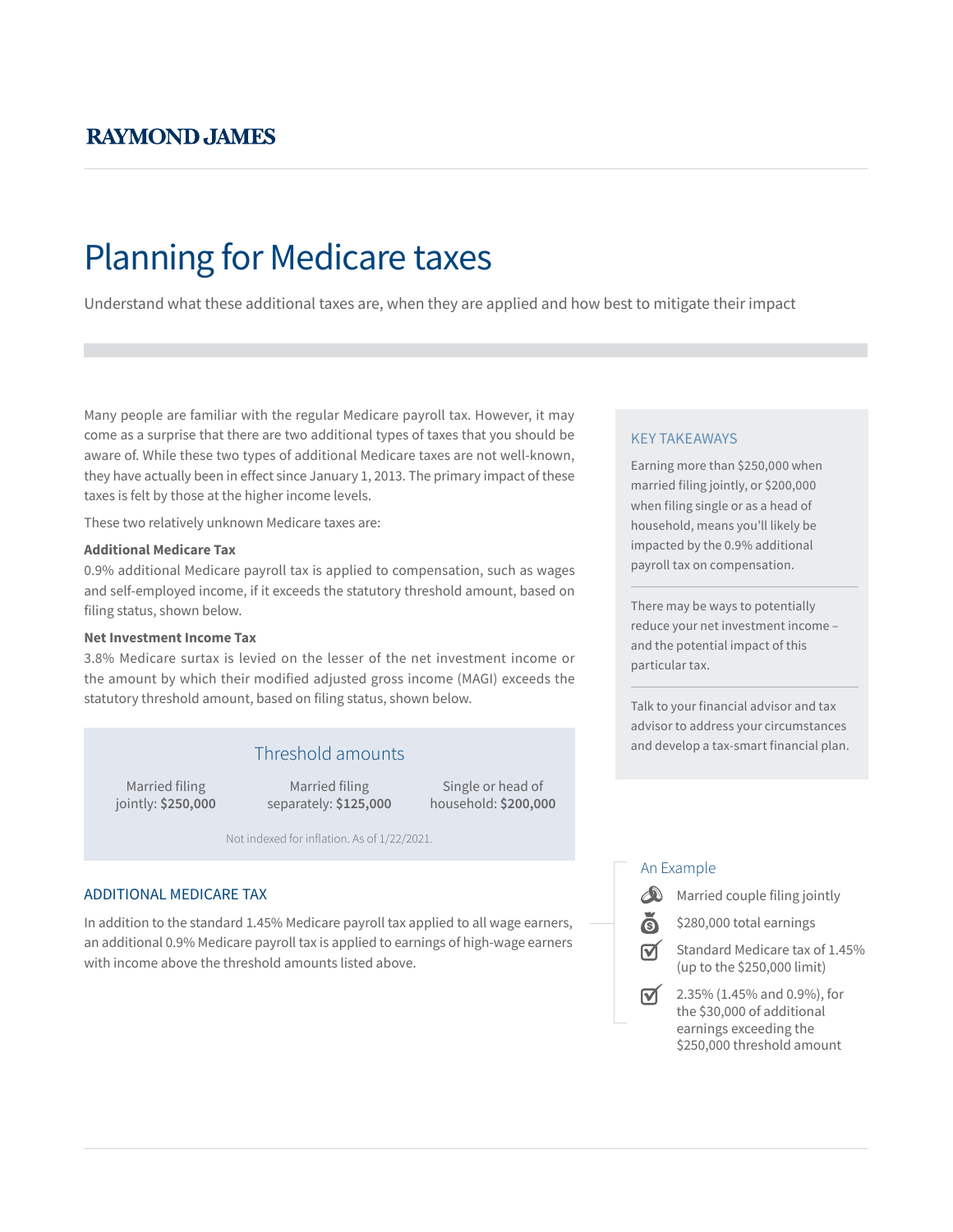# What employees should know about additional Medicare tax

The additional 0.9% Medicare payroll tax includes sources of income associated with:

- Wages
- Compensation
- Self-employed income
- Noncash compensation
- Reported tips
	- Employees may give their employers money to pay the rest of the taxes if they don't receive enough wages for their employer to withhold all the taxes owed.
- Nonqualified deferred compensation (NQDC)
	- The special timing rule for the regular Medicare tax also applies to withholding for the additional Medicare tax. In general, employers should withhold Medicare taxes as soon as the deferred compensation is "reasonably ascertainable."

Employers will automatically begin withholding the additional tax with the first pay period in which an employee's wages exceed \$200,000. While employees cannot request additional withholding specifically for the additional Medicare tax, they can request additional income tax withholding on Form W-4. Those with too little tax withheld or who did not pay enough estimated tax may owe an estimated tax penalty that can be reported on Form 8959 with their tax return.

#### NET INVESTMENT INCOME TAX

In addition to the 0.9% Medicare payroll tax associated with earned income, you could also be subject to a 3.8% Medicare surtax associated with unearned income. Specifically, unearned income classified as net investment income (NII). This tax is applied on the lesser of an individual's NII or the amount by which their MAGI exceeds the threshold amount.

#### DOES NET INVESTMENT INCOME APPLY TO YOU?

You can determine so by calculating your MAGI. This is done by taking your adjusted gross income (AGI) and adding back certain deductions. "Add back" items include:

- Half of self-employment tax
	- Self-employed individuals are required to pay "payroll" taxes that an employer would otherwise take; these extra taxes can be deducted from AGI, but are included in MAGI.
- Student loan interest
- Tuition and fees deduction
- Qualified tuition expenses
- Passive income or loss
- Rental losses
- IRA contributions and taxable Social Security payments
- Exclusion for income from U.S. savings bonds
- Exclusion for adoption expenses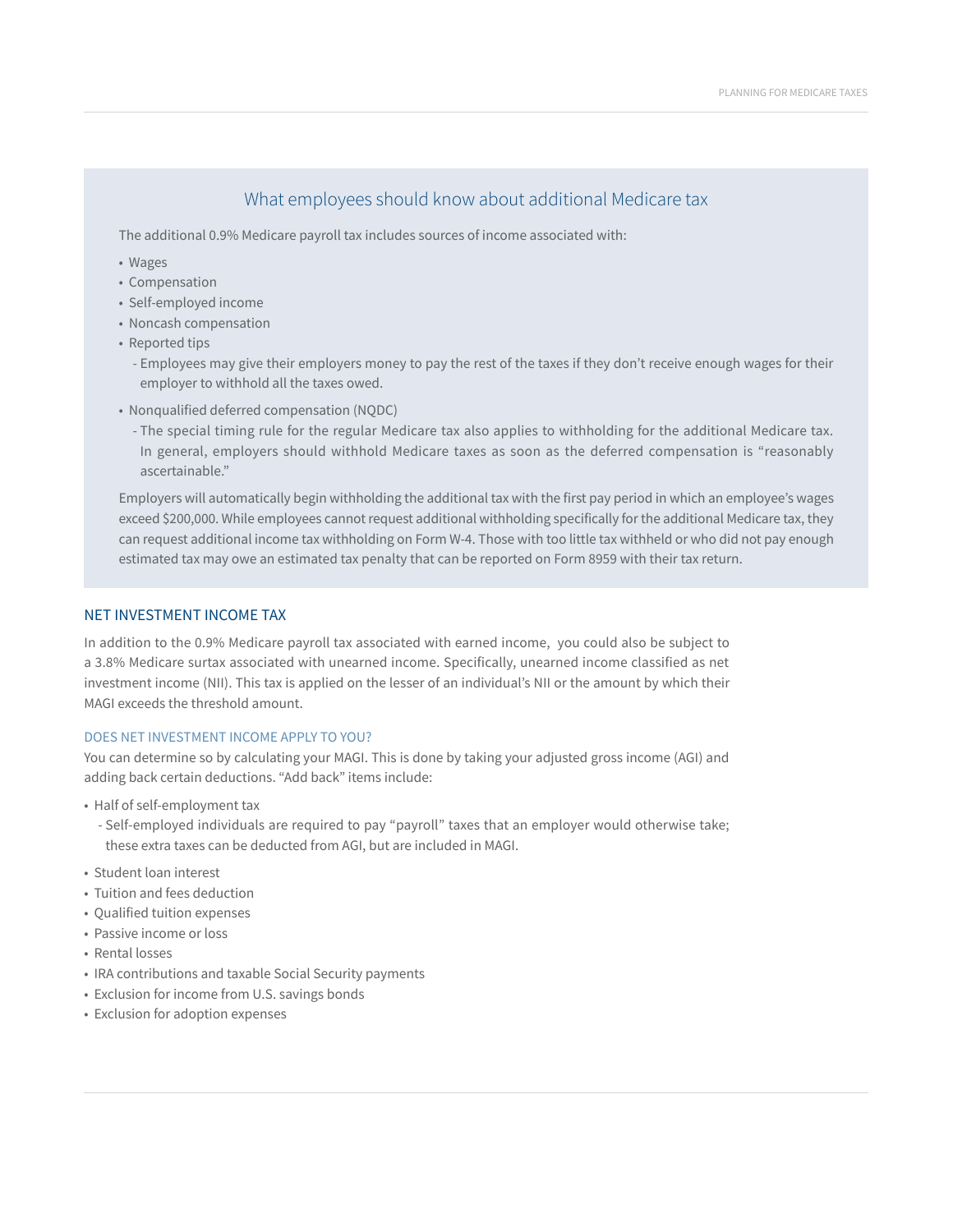In order to evaluate net investment income tax (NIIT) exposure, it's important to know what is, or is not, classified as NII.

#### **It includes:**

- Net rental income
- Dividends
- Taxable interest
- Net capital gains from the sale of investments (including second homes and rental properties)
- Royalty income (rights in mineral, oil, gas, etc.)
- Passive income from investments you don't actively participate in (such as a partnership)
- Taxable portion of nonqualified annuity payments

#### **What it doesn't include:**

- Wages
- Unemployment compensation
- Alimony
- Tax-exempt interest from municipal bonds (or funds)
- Withdrawals from a retirement plan such as a traditional IRA distribution are taxable and therefore included in MAGI , Roth IRA or 401(k)
- Payouts from traditional defined benefit pension plans
- Annuities that are part of retirement plans
- Life insurance proceeds
- Veterans benefits
- Social Security benefits
- Income from businesses you actively participate in (such as S corporations or partnerships)
- Gain from the sale of a principal residence on portion excluded for income tax purposes

#### **An Example**

*The taxpayer's MAGI exceeds the threshold of \$200,000 for single taxpayers by \$70,000. The taxpayer's NII is \$90,000 associated with the passive partnership interest.* 

*Given this scenario, the NIIT is based on the lesser of \$70,000 (the amount that the taxpayer's MAGI exceeds the \$200,000 threshold) or \$90,000 (taxpayer's NII). The taxpayer owes NIIT of \$2,660 (\$70,000 x 3.8%).*

Keep in mind that any form of income that increases your MAGI above the threshold could cause taxes to be owed on your NII. Those age 70 1/2 or older are subject to larger required minimum distributions (RMD) over time, and their MAGI can gradually increase as they get older. This increase in RMD payment may eventually cause their MAGI to rise to such a level that any NII above the threshold amount would now be subject to the 3.8% surtax. Because the threshold amounts are not adjusted for inflation, the impact of this gradual increase of income could have a significant impact.

#### ADDRESSING GAINS IN NII

To the extent that gains are not otherwise offset by capital losses, the following gains are common examples of items included in computing NII:

- Gains from the sale of stocks, bonds and mutual funds.
- Capital gain distributions from mutual funds.
- Gain from the sale of investment real estate (including gain from the sale of a second home that is not a primary residence).
- Gains from the sale of interests in partnerships and S corporations (to the extent the partner or shareholder was a passive owner).

The tax doesn't include any gain on the sale of a principal residence excluded from gross income for regular income tax purposes (the first \$250,000 for a single tax filer or \$500,000 for a married couple).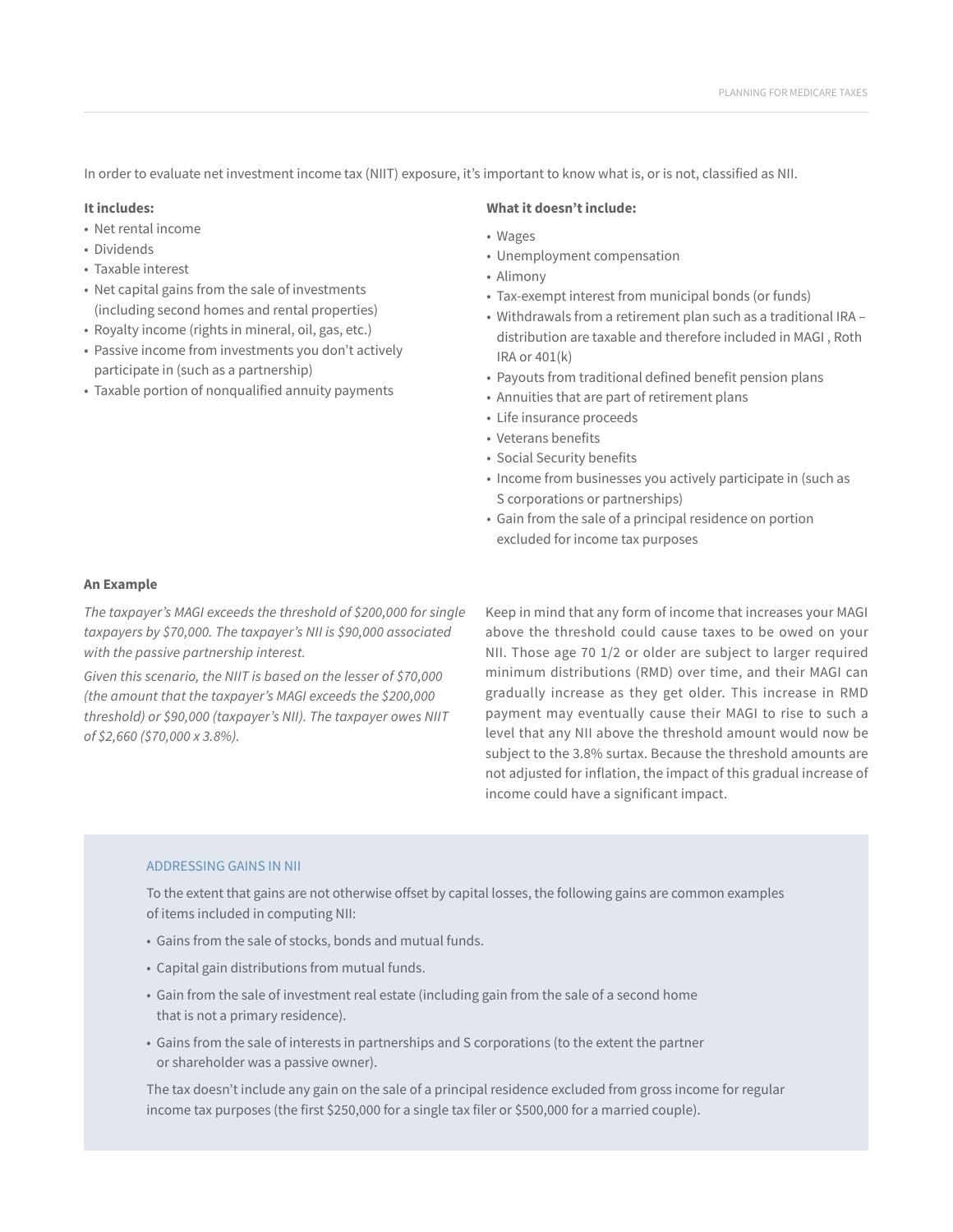## Determining if NIIT applies example



### SINGLE FILER

Deborah earns \$45,000 in wages. She sells her principal residence that she has owned and resided in for the last 10 years for \$1 million. The cost basis in the home is \$600,000, so the realized gain on the sale is \$400,000. Her recognized gain, subject to regular income taxes, is \$150,000, due to the \$250,000 exclusion on the realized gain associated with the sale of the principal residence. Her MAGI is \$195,000, which includes her \$45,000 in wages and \$150,000 net gain from the sale of her house.

**Since Deborah's MAGI is below the threshold amount of \$200,000, she does not owe any 3.8% Medicare surtax on the net investment income.**



#### MARRIED FILING JOINTLY

Alexandra and Charles make \$75,000 in wages. They sell their principal residence that they have owned and resided in for the last 10 years for \$1.3 million. The cost basis in the home is \$700,000 so the realized gain on the sale is \$600,000. Their recognized gain, subject to regular income taxes, is \$100,000, due to the \$500,000 exclusion on the realized gain associated with the sale of their principal residence. Their MAGI is \$300,000, which includes their \$75,000 in wages, \$100,000 net gain from the sale of their house, and \$125,000 from the sale of investments.

They're subject to NIIT on the lesser of: **\$225,000** Total NII including \$125,000 other NII and \$100,000 recognized gain **\$50,000** This is the amount their MAGI exceeds the \$250,000 married filing jointly threshold

**Alexandra and Charles' NIIT owed is \$1,900 (\$50,000 X 3.8%).**

#### HOW TO REPORT NIIT

Determining what is considered NII can be tricky, so it is a good idea to check with a tax advisor about your situation. Here's a look at some of the specifics.

The tax applies at a rate of 3.8% to certain NII of individuals, estates and trusts that have income above the threshold amounts. Estates and trusts are subject to tax on NII if they have undistributed NII and AGI in excess of the highest tax bracket for estates and trusts. For 2018, that threshold amount is \$12,500 or higher. Keep in mind that some trusts are not subject to the tax and may have unique rules, so ask your tax advisor for guidance in this situation. The tax will be reported on Form 1040 for individuals, and Form 1041 for estates and trusts.

Individuals, estates and trusts subject to the tax should adjust their income tax withholding or estimated payments to avoid underpayment penalties.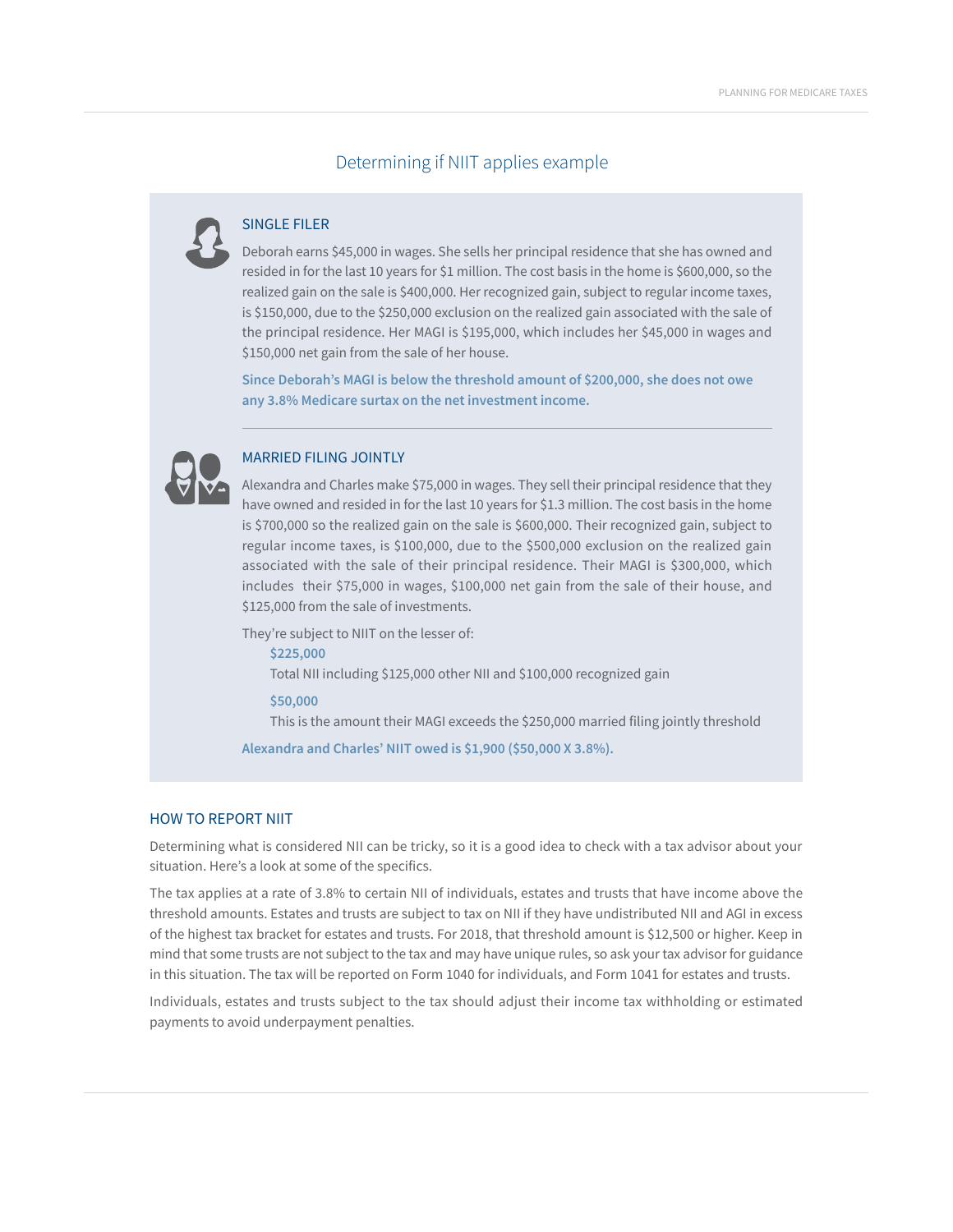# Applying additional Medicare taxes examples



#### SINGLE FILER

*Associated Medicare taxes for a single tax filer* 

Joan's MAGI is \$240,000, of which \$220,000 is wages and \$20,000 is NII. Her MAGI is \$40,000 over the \$200,000 threshold for individuals.

| She'll owe: | \$760<br>3.8% Medicare tax on her \$20,000 of NII<br>because it is less than the amount she is over the<br>MAGI threshold (\$40,000) |
|-------------|--------------------------------------------------------------------------------------------------------------------------------------|
|             | ٠                                                                                                                                    |
|             | \$180<br>0.9% on the \$20,000 in wages in excess of the income threshold<br>for individuals                                          |
|             | Joan's additional Medicare tax will be \$940.                                                                                        |



#### MARRIED COUPLE FILING JOINTLY

*Associated Medicare taxes on a married filing jointly tax filer* 

Paul and Anne's MAGI is \$385,000, of which \$320,000 is wages and \$65,000 is NII. Their MAGI is \$135,000 over the \$250,000 threshold for married couples filing jointly.

They'll owe: **\$2,470** 3.8% Medicare tax on their \$65,000 of NII because it is less than the amount they are over the MAGI threshold (\$135,000) **+**

# **\$630**

0.9% on the \$70,000 they are over the \$250,000 earned income threshold for married couples filing jointly

**Paul and Anne's additional Medicare tax will be \$3,100.**